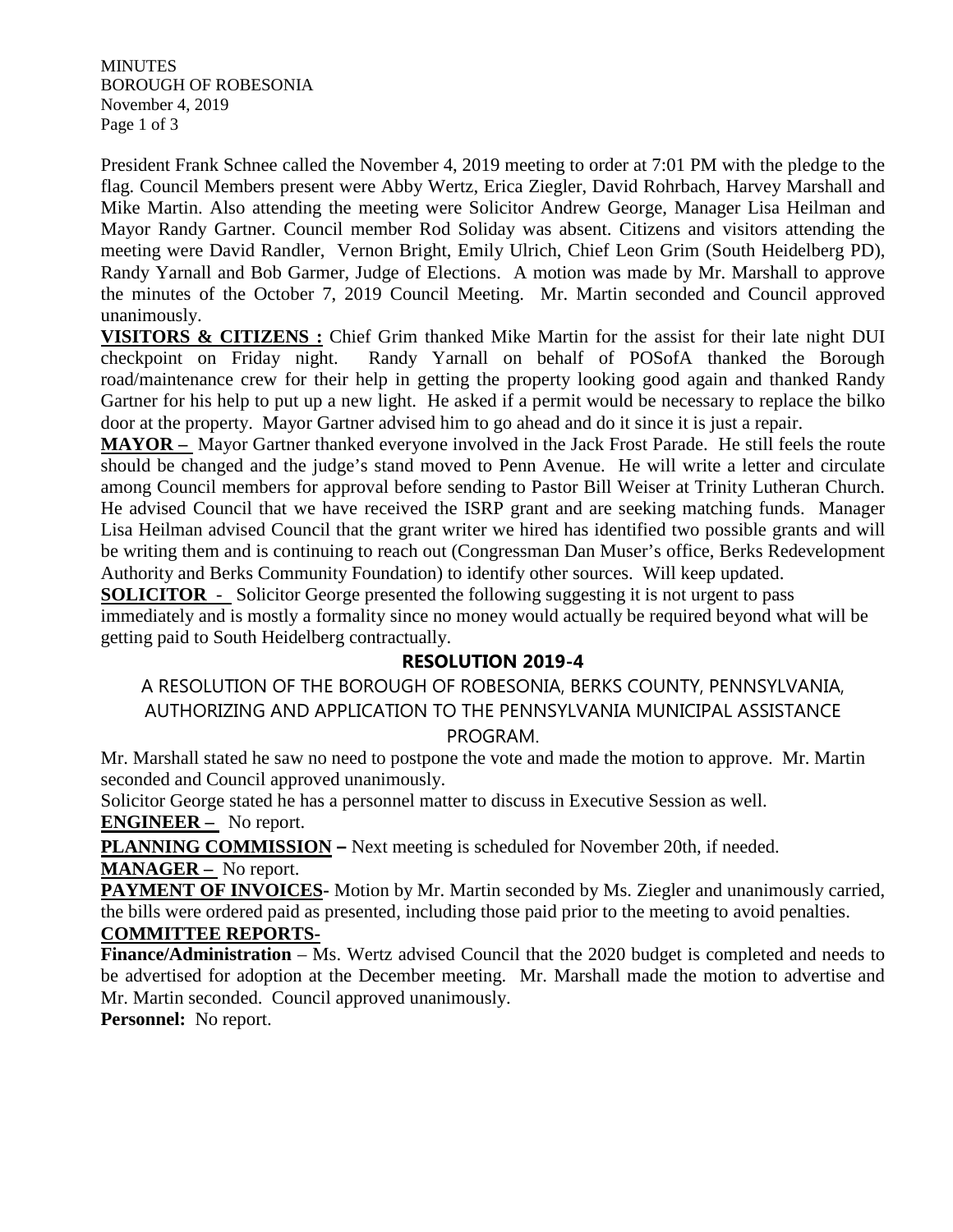MINUTES BOROUGH OF ROBESONIA November 4, 2019 Page 2 of 3

**Fire Protection/Safety** – Mr. Martin reported that collection is continuing and thanked all for their support to allow them to continue providing outstanding services He also advised Council that the Fire Company will be holding a Steak and Cheeseburger Night on Friday night from 5-8pm to support the Street Fair Committee and a new band, Generations, will be playing on Saturday night from 8-11pm. Also, he reminded everyone that the Turkey Raffle will be held on November  $24<sup>th</sup>$  from 2-5pm. Please consider coming out to support this event.

**Police Committee-** Frank Schnee feels that based on the most recent budget reports provided by the PD, we should be in good shape for the year-end close-out.

**Streets/Highways/Sewer** – October meeting minutes were included in the agenda packet. Mr. Marshall advised Council that the Street Crew is busy picking leaves.

**Sewer Authorities:** Mr. Randler advised Council that the Robesonia-Wernersville Sewer Authority is looking to reinstate the give-back to its shareholders. Specifically, they are considering \$10,000 over 3 years. He feels they could be more generous since they are in great financial shape due to all the infiltration.

### **Parks & Recreation**- No report.

#### **COUNCIL REPORTS**

**Schnee** – Mr. Schnee asked if anyone has heard anything further on the excessive leaf blowing reported from Pennbrooke Avenue since the Borough sent out a certified warning letter. No one has heard anything from either the complainant or the person against whom the complaint was lodged. Will continue to monitor the situation. Mr. Schnee wished everyone a Happy Thanksgiving.

**Marshall –** Mr. Marshall advised Council he would like to discuss a personnel matter in Executive Session at the end of the regular session.

**Martin-** No report.

**Ziegler-** Ms. Ziegler asked Council for their support in the General Election by writing her in for the two year term and thanked them for their support.

**Soliday-**. Absent.

**Wertz-** No report.

**Rohrbach-** Mr. Rohrbach advised Council that the Trash COG will be opening bids for the next contract on Wednesday, November  $6<sup>th</sup>$ . Several options were advertised and will be considered. **Mayor Gartner –** No report.

# **UNFINISHED BUSINESS** –

**NEW BUSINESS** – Manager advised Council that we are in need of a third Zoning Board member and that Erica's husband, Scott Wenrich, has offered to serve. Manager advised Council that a Zoning Variance application has been turned in from Shad, LLC of 225 East Penn Avenue to allow Castanedas Mexican Restaurant to go in at their property. Mr. Marshall asked Solicitor's opinion on whether that may present a conflict of interest for Mr. Wenrich to vote on that since his wife, Erica, works for Castaneda's. Mr. George stated it would be a conflict and it may be good to find an alternate to serve on the Zoning Board. Mr. Garmer offered to serve in an alternate capacity but advised he could only make the meetings if held on Thursday or Friday evenings. Mr. Marshall made the motion to appoint Scott Wenrich to the Zoning Board and to appoint Robert Garmer as an alternate. Mr. Martin seconded the motion and Council approved unanimously.

Council adjourned for Executive Session at 7:37 pm to discuss personnel issues. Regular session reconvened at 8:08 pm. Mr. Martin made a motion to advertise an amendment to the Borough's Non-Uniform Pension Plan and Joinder Agreement. Mr. Marshall seconded the motion and Council approved unanimously.